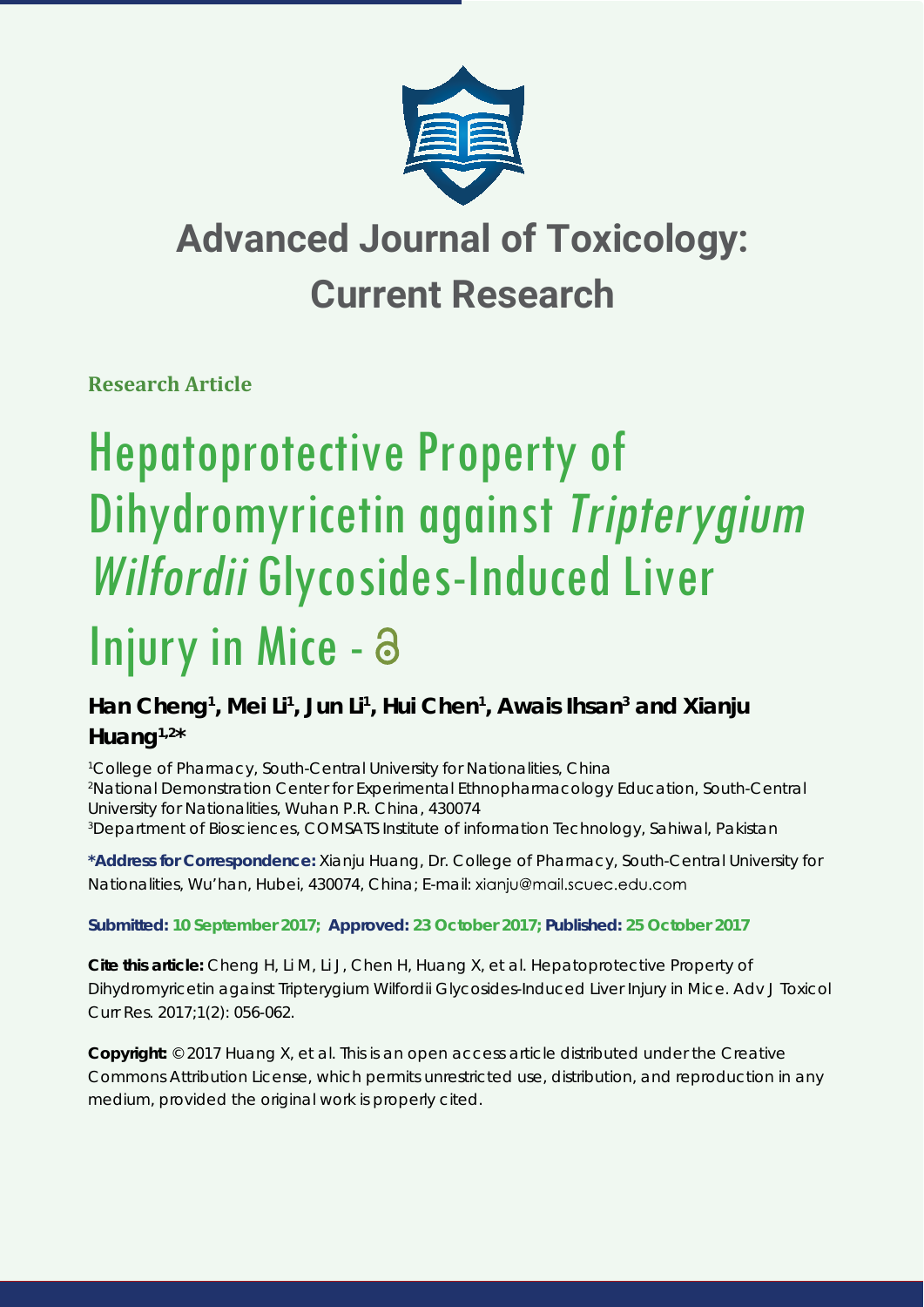#### **ABSTRACT**

*Tripterygium wilfordii* Glycosides (TG) tablet, a patented traditional Chinese medicine derived from *Tripterygium wilfordii* extracts, is limited by its narrow therapeutic window and severe toxicity. Dihydromyricetin (DMY), a flavonoid extracted from Ampelopsis *grossedentata*, may possess protective potential on drug-induced hepatic injury based on previous studies. Here, we analyzed the effect of DMY on TG-induced hepatotoxicity in mice. The TG-induced hepatotoxicity was demonstrated by the decreased body weight, increased liver index, altered hepatic histology, increased plasma levels of hepatic enzymes and hepatic expression of MicroRNA-122 in comparison with the treatment of water in both male and female mice. Pre-treatment with DMY for 8 days attenuated all aforementioned TG-induced toxic effects including oxidative stress in the liver. In conclusion, our data indicated that the treatment with DMY protected the liver from TG-induced toxicity. Therefore, it could serve as an antidote to attenuate the toxicity of TG-based chemotherapy.

**Keywords:** *Tripterygium wilfordii* Glycosides; *Ampelopsis Grossedentata;* Dihydromyricetin; Hepatoxicity; Oxidative Stress

#### **INTRODUCTION**

Drug-Induced Liver Injury (DILI) is a rare and often unpredictable adverse reaction to many drugs in common use. It represents a leading cause of acute liver failure in Western countries and one of the most common reasons for attrition during drug development and adoption of post marketing regulatory actions [1]. Herbal medicine has been used for thousands of years, particularly in East Asia [2] The average one-year prevalence of use of herbal products in the United States and UK is approximately 25% and 41.1%, respectively [3,4]. They also lead to DILI frequently in clinic. Current principal strategies for treating different liver hepatic diseases contain pharmacotherapy, surgery, and liver transplantation. However, all the treatments mentioned above exhibit limited therapeutic benefits and are even associated with serious complications or toxicities, which is therefore prompt us to search for novel, alternative and effective treatments against DILI [5,6].

*Ampelopsis grossedentata* (Hand-Mazz.) W. T. Wang, also known as vine tea, an indigenous plant in South China, is widely distributed in several provinces in the southern region of the Yangtze River, such as Hubei, Fujian, Guangdong, Guangxi, Guizhou, Hunan, Jiangxi and Yunnan province in China. The tender stems and leaves of vine tea, have been widely utilized not only as a healthy tea, but also as a medicinal herb in Traditional Chinese Medicine (TCM) to cure disease both by internal and external administration [7]. As recorded in the *Chinese Materia Medica*, vine tea can clear away heat, promotes dieresis and blood circulation, and removes channel obstructions. Indigenous people including the Tujia, Lahu, Yao, and Dong in China have used vine tea to treat hypertension and other diseases such as fever, icteric viral hepatitis, chronic pharyngitis and scabies for hundreds of years [8]. A growing body of researches suggested that the bioactivity of vine tea is due to various beneficial effects of Dihydromyricetin (DMY), also called ampelopsin. Previous studies suggested a strong intrinsic activity and efficacy of DMY as therapeutic component for various diseases, including alcohol use disorders and chronic pharyngitis [10]. It also showed pharmacological activities including hepatoprotective, antioxidative, anti-inflammatory and antihypertensive effects [11]. As the most abundant ingredient in vine tea, DMY was isolated from the tender stem and leaves of the *Ampelopsis grossedentata* species. It's reported that the content of DMY in the mother plants could be as high as 39.4% (w/w) [9].

Tripterygium wilfordii Glycosides (TG) tablets, a patented traditional medicines derived from *Tripterygium wilfordii* (TW) extracts, is limited by its narrow therapeutic window and severe toxicity on several organs including liver and kidney [12,13]. In clinical application of TG for patients with inflammation and autoimmune diseases, TG is recommended for oral administration under the guidance of a doctor. To the best of our knowledge, no previous investigation of DMY on TG-induced hepatic injury has been reported.

The present study was thus conducted to estimate the hepatoprotective property of TMY on DILI induced by TG. We have therefore examined the ameliorative potential of DMY against TG tablets induced hepatotoxicity in mice, which may provide a scientific basis for the clinic use of *A. grossedentata* in the future.

#### **METHODS**

#### **Chemicals and reagents**

TG tablets were purchased from Feiyuan pharmaceutical Co. Ltd. (Huangshi, Hubei, China). The pulverized powder of TG tablets were dissolved in distilled water and promoted by ultrasound to make suspension.

#### **Preparation of DMY from vine tea**

The dried leaves of *Ampelopsis grossedentata* were purchased in replicate packages from tea stores in Enshi, Hubei Province in China. The leaves were authenticated by Dr. Jun Li, School of Pharmacy, South-central University for Nationalities, China. The voucher specimen (No. S20140710, respectively) has been deposited at the Herbarium situated in College of Pharmaceutical Sciences.

DMY (to see in Figure 1) was prepared in our lab. Briefly, the plants (200 g) were crushed into small pieces. The mixture was refluxed with water (1:10, w/v) for 2 h. The filtrates were collected and the residues were then refluxed in water  $(1:10, w/v)$  for 1.5 h. Two batches of filtrates were combined. Afterwards, the concentrated extract was dried by vacuum concentration to obtain the DMY extract with a yield of 25.6% (w/w, dried extract/crude herb).

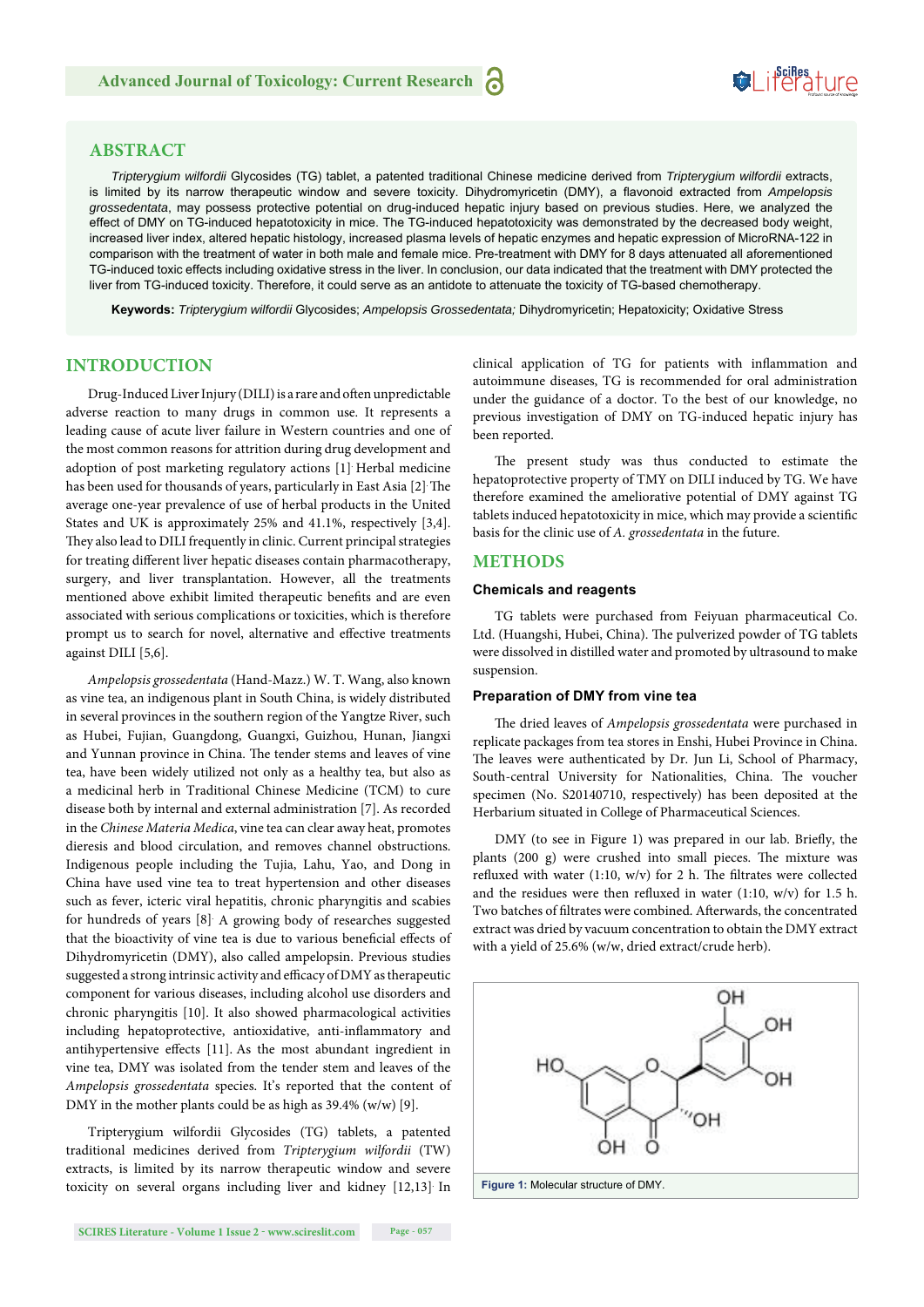#### **Animals and Administration**

KM mice (18-22 g) were obtained from the Center of Laboratory Animals of Hubei Province (Wuhan, P.R.China). Animals were maintained in a room with controlled temperature (22  $\pm$  2 °C) for 12-h light/dark cycle with free access to food and water. Twelve hours before each experiment, animals received only water in order to avoid food interference with substance absorption. All the animal protocols conformed to the National Institutes of Health (NIH) guidelines and were approved by the Ethical Committee in South-Central University for Nationalities (No. SYXK2015-0008).

The dosage of TG and DMY was selected according to the clinical dose and our preliminary experiment. 50 mice were randomly and equally assigned to 5 groups (5 males and 5 females per group). The first group (control) received sterile water, given orally every day, next four groups received oral administration of DMY at dose of 0, 50, 100 and 250 mg/kg, respectively for 8 days. Then each treated group received additional administration of TG (270 mg/kg) orally for 3 days. Water and food were freely available to the animals.

During this period, the general behavior and number of survivors were observed daily thereafter until day 15. The body weight of the animals were recorded in every day. The food as well as water intake were assessed. At the end, all mice were sacrificed and their livers were carefully dissected and weighed to calculate the organ index. The liver index was calculated as liver weight to body weight ratio. Then the livers were separated for histopathological analysis or measurements of MicroRNA-122 (miR-122) and oxidative indexes, respectively. Blood samples were collected for serum biochemistry examination.

#### **Histopathology**

The liver samples from different mice in each group were collected and fixed in 10% neutral-buffered formalin and mounted on slides for histopathological examination. Histopathological examination was conducted by using routine paraffin embedding technique. Sections of 4 μm thickness stained with Hematoxylin and Eosin (H&E) were examined and compared among treatment groups under an optical microscope (Olympus BX 41) for morphological alterations [14].

#### **Clinical biochemistry and measurements of oxidative stress indexes**

The serum biochemistry analysis for Alkline Phosphatase (AKP), Lactic Dehydrogenase (LDH), Alanine Transaminase (ALT), and Aspartate Transaminase (AST) were measured by using commercial kits from Nanjing Jiancheng Bioengineering Institute according to the manufacturer's directions.

The liver tissue samples were homogenized with NS (1:9) and centrifuged at 1500 x rpm for 5 min at 4. The supernatant was collected and diluted to 1% with normal saline. Then 1% supernatant was splitted into four parts. Three was subjected to reduced Glutathione (GSH), Catalase (CAT), Superoxide Dismutase (SOD) and Malondialdehyde (MDA) analysis, respectively. The remaining one was subjected to the measurement of tissue protein levels using commercial kits from Jiancheng-Bioeng Institute. All experimental results were normalized according to total protein levels of the samples.

#### **Reverse transcription (RT) and real-time PCR for miRNA**  and mRNA quantification

Quantitative Real-time PCR was used to determine the gene expression of miRNA-122 in the liver of mice. Briefly, total small RNA was extracted from livers using the RNAsio reagent (Qiagen, Valencia, CA). For mRNA quantification, cDNA was synthesized from 500 ng of total RNA using the PrimeScript™ RT reagent Kit (TaKaRa) according to the manufacturer's instructions and stored at −20C. Reactions were performed in a 20 μL volume according to the thermal cycle manufacturer's protocol (Rox) using an Real-Time PCR system (Applied Biosystems) under the following conditions: 30s at 95°C followed by 40 cycles of 5 s at 95°C, and 40s at 60 °C [15] The primer sequences used for amplification of target genes are listed as below.

#### **Statistical analysis**

Data were presented as means ± SD. Multiple comparisons were analyzed by one-way ANOVA using Least Significant Different (LSD) when equal variance was assumed, and Games-Howell test was used when equal variance was not assumed. Differences were considered statistically significant when  $P < 0.05$ .

#### **RESULTS**

#### **DMY (50-250 mg/kg) could ameliorate the liver damage induced by TG**

All the male and female mice were survived but the mice received 270 mg TG/kg were weak and emaciated. DMY (50-250 mg/kg) could ameliorate the clinical symptoms to some extent. As shown in figure 2A, the body weight of control group increased steadily till the end the experiment. Administration of TG led to severe decrease of body weight in comparison with that of the controls for both male and female mice (*P* < 0.05), and then increased slowly. DMY (50-250 mg/kg) could ameliorate the decrease of body weight induced by TG treatment in either male or female groups to some extent (*P* < 0.05).

At the same time, the liver index in male mice receiving 270 mg TG/kg was significantly higher than that of the control mice. DMY (50, 100mg/kg) attenuated the increase of liver index in TG-treated mice to some extent, however, the liver index of female mice don't have obvious changes. (To see in figure 2B).

#### **Clinical pathology**

As shown in figure 3, distinct overall structure abnormality of the liver was observed histologically after TG treatment (figure 3B), including the congestion in central vein (indicated as the black arrow), extensive oedema and severe vacuolar degeneration of hepatocyte (as shown in the red arrows) and serious inflammatory cell infiltration of liver parenchyma (as shown in the yellow arrow). DMY (50-250 mg/ kg) could all reduce the pathological damage of liver to some extent (figure 3C-E). The liver injury of DMY treated mice was observed as individual inflammatory lesions in the portal areas, mild oedema and vacuolar degeneration of hepatocyte.

#### **Clinical biochemistry**

The release of hepatic enzymes in the blood reflects the liver injury. As shown in figure 4, the serum levels of ALT, AST, ALP and LDH were increased in mice treated with TG. However, DMY (50-250 mg/kg) treatment could downregulate the above-mentioned indexes to some extend (T Influence of DMY on TG-induced miR-122 of KM mice

Level of miR-122 was found to have an important role in liver function and is involved in multiple metabolic processes, including cholesterol biosynthesis [16], Fatty acid synthesis, and β-oxidation [17]. Therefore, we analyzed the miR-122 expression levels in the liver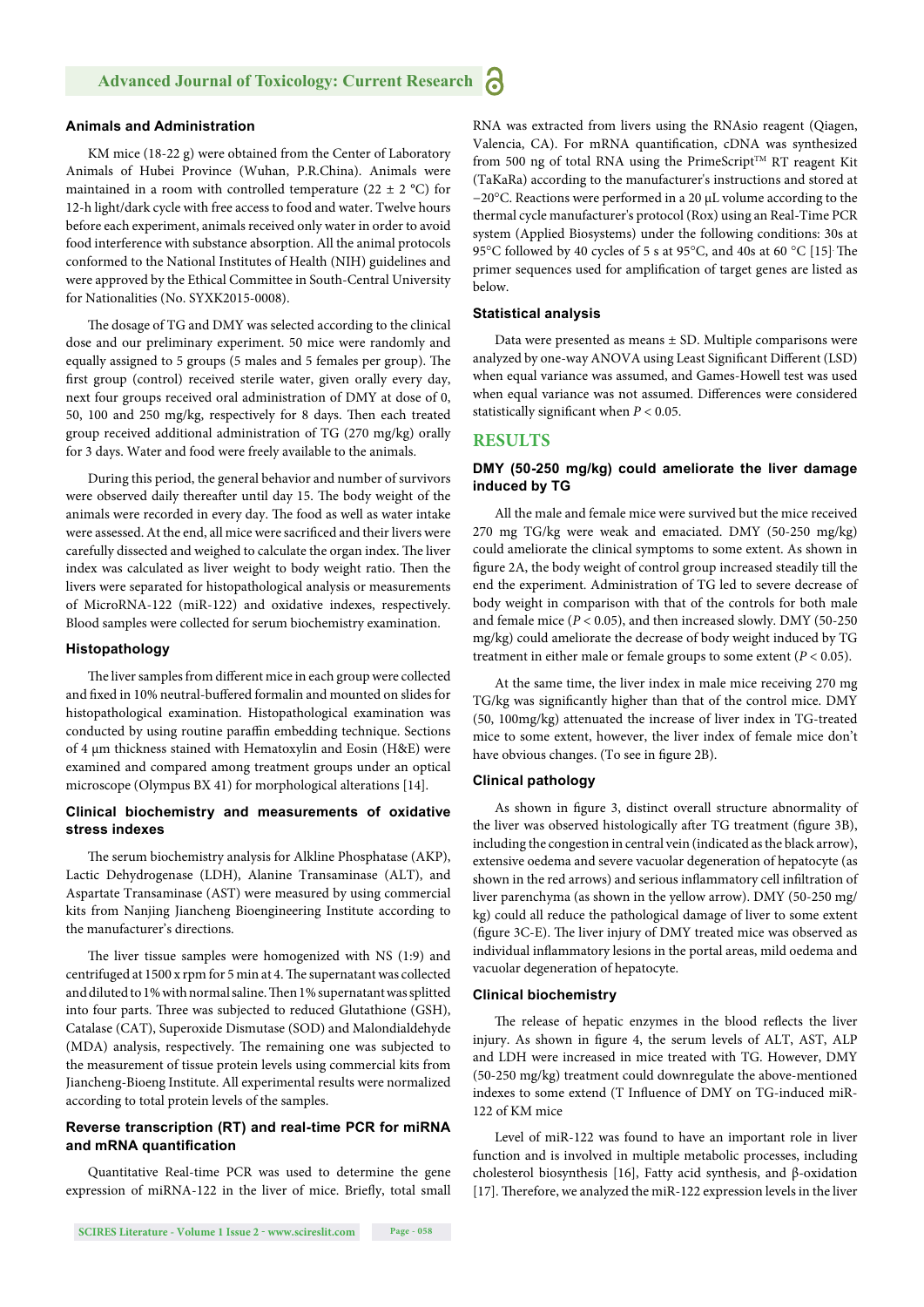



of those mice without haematolysis as indicated in figure 5 TG could induce obvious decrease of gene levels of miR-122 in the mouse liver. On the other hand, significant increase of transcription levels of miR-122 transcripts occurred in the liver of those mice pre-treated with different doses of DMY compared with that in the TG group.

#### **Parameters of oxidative stress**

As shown in figure 6, TG treatment could lead to obvious increase of MDA as well as decrease of SOD, CAT and GSH levels in the mouse liver ( $P < 0.05$  compared with control group). The pre-treatment with DMY (50 -250 mg/kg) could attenuate the above changes to some extent ( $P < 0.05$  vs TG group).

#### **DISCUSSION**

Hepatotoxicity of TG was observed in the present study as shown by decrease of body weight, increase of liver index and histological changes of liver tissue compared with controls. The reduction of body weight illustrated that the anabolism of proteins and the energy metabolism in the TG-treated mice were seriously damaged, and reflected the hepatotoxicity of TG from another perspective. An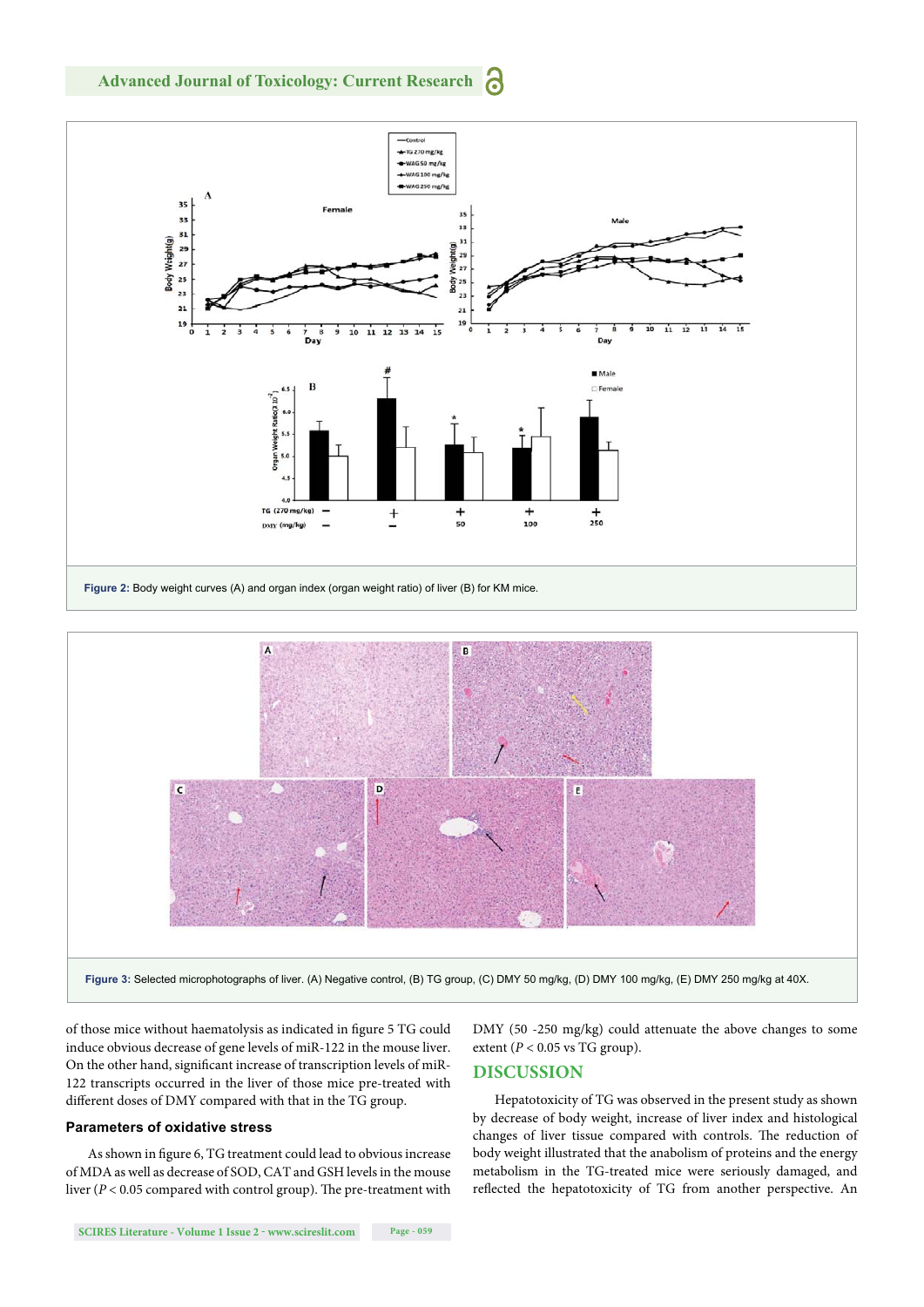

0.01compared with TG (270 mg/kg).



increase in the liver index should be considered as a liver specific change, which was further supported by the noticeable effect on the histological evaluation conducted in the liver samples of the mice treated with TG. Moreover, administration of TG (270 mg/ kg) induced hepatic damage as indicated by serum marker enzymes ALT, AST, ALP and LDH as well as miR-122 in liver. DMY treatment clearly protected against TG-induced hepatotoxicity as shown by the restoration of these injury biomarkers in serum and liver which indicate hepatoprotective effect.

Serum marker enzymes as well as miR-122 are attractive and selective therapeutic target for the treatment of liver diseases [18,19]. Drug induced hepatotoxicity involves cellular injury as a consequence of which the cytosolic enzymes (AST, ALT, ALP and LDH) leak out leading to their raised levels in the blood [20]. Clinically, the norm alization of ALT is taken as the main efficacy assessment of liver function. However, the level of liver damage does not correlate with ALT alterations because ALT distributes widely in extrahepatic tissues. In contrast to those serum marker enzymes, miR-122 is a conserved liver-specific miRNA that accounts for 70% of the total miRNA population [21-25] and plays important roles in liver physiology, such as lipid metabolism [25,26] diseases in hepatic virus C (HCV) infection [27] and hepatocellular carcinoma (HCC) [26].miR-122 levels are reduced in Hepatocellular Carcinoma (HCC) compared with normal liver cells, and low miR-122 expression correlates with poor prognoses [28,29]. Thus, miR-122 is a key factor and therapeutic target in liver disease. The miR-122 levels are widely expected to be a marker of prognostic and diagnostic liver disease [30].

Induction of oxidative stress due to excessive formation of Reactive Oxygen Species (ROS) which causes lipid peroxidation of the cellular membrane. It has been reported that the toxicity of TW related preparations may result from over-accumulation of ROS and oxidative stress in hepatocytes, leading to cell dysfunction and even apoptosis or necrosis [31,32]. The present study revealed that TG induced oxidative stress in the liver as evident from the increase of MDA level, decreases of GSH level and SOD activity. MDA is one of the major end products of Lipid Peroxidation (LPO), and is commonly used as an indicator for liver tissue damage. The content of MDA is an index of intensified peroxidation process. SOD protects liver against spontaneous oxygen toxicity and lipid peroxidation. GSH plays a vital role in protecting cells against oxidative injury. SOD and GSH play important roles in oxidation, and both together can effectively prevent tissue damage through oxidation. In our study we have shown that DMY protects against TG hepatotoxicity by preventing the induction of oxidative stress and enhancing the hepatic antioxidant defenses involving SOD, MDA and GSH. Our study concludes that TG induces oxidative stress in the liver and the DMY effectively prevents TG hepatotoxicity through boosting the antioxidant capacity of the liver. The bioactive antioxidant principles present in the extract could be responsible for the hepatoprotective effect.

The present study suggested that DMY possessed significant Hepatoprotective activity by decreasing the levels of AKP, AST, ALT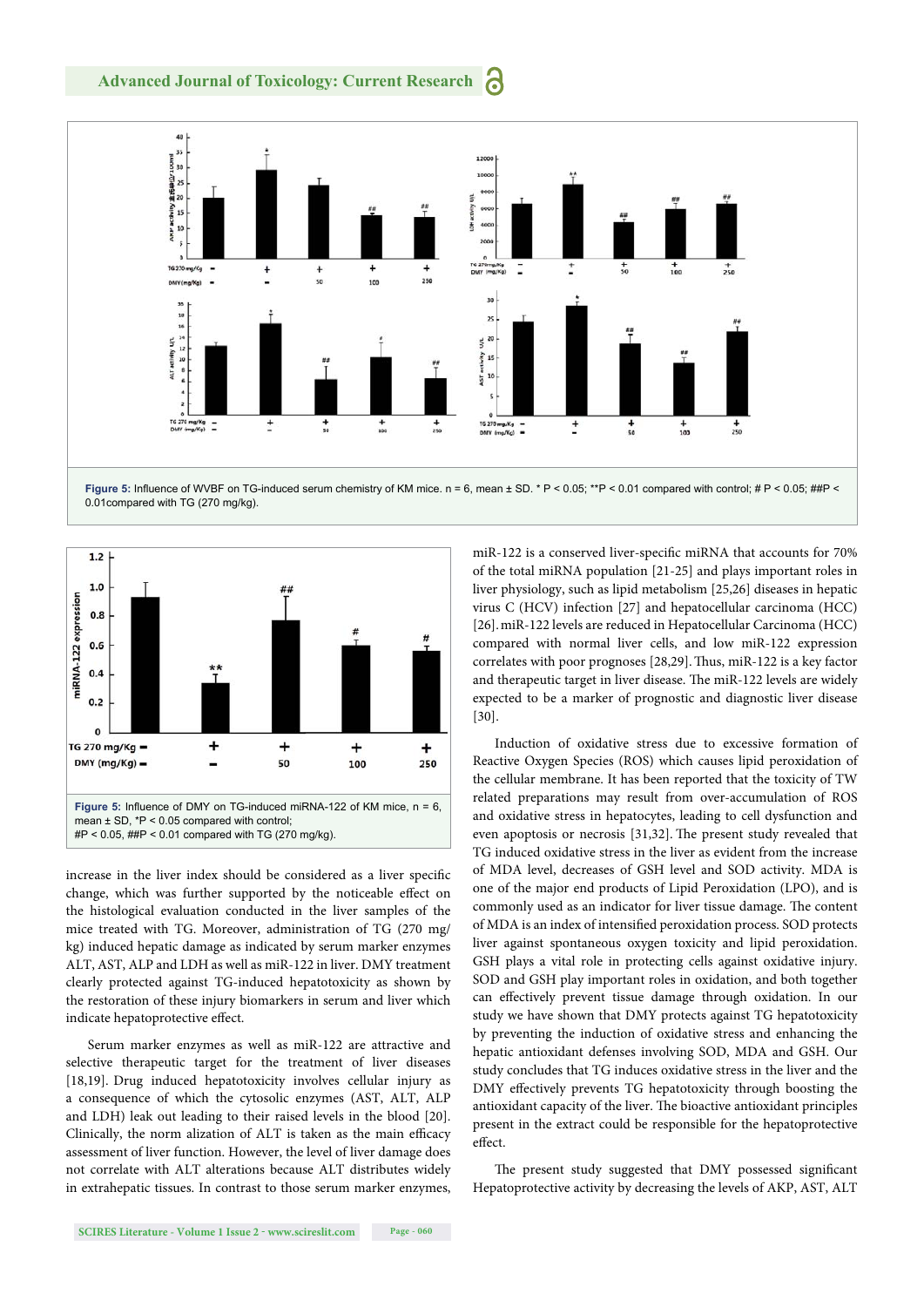

compared with TG (270 mg/kg).

| <b>Table 1:</b> The primer sequences of reverse transcription (RT) and real-time PCR.                       |              |                                                      |
|-------------------------------------------------------------------------------------------------------------|--------------|------------------------------------------------------|
| Genes                                                                                                       | <b>Names</b> | Sequence                                             |
| miRNA-<br>122(RT)                                                                                           | Forward      | 5'-ACAATGGTGTTTGTGTCCAAACCACAAACACC-<br>ATTGTCACT-3' |
|                                                                                                             | reverse      | 5'-GTGCAGGGTCCGAGGT-3'                               |
| U6(RT)                                                                                                      | forward      | 5'-ATGGAACGCTTCACGAATTTGCGTGTCATCC-3'                |
|                                                                                                             | reverse      | 5'-ATGGAACGCT-TCACGAAT-                              |
| miRNA-122                                                                                                   | forward      | 5'-GCAGCTGTGGAGTGACAATGG-3'                          |
|                                                                                                             | reverse      | 5'-GTGCAGGGTC-CGAGGT-3'                              |
| U <sub>6</sub>                                                                                              | forward      | 5'-GCAAGGATGACACGCAAT-3'                             |
|                                                                                                             | reverse      | 5'-ATGGAACGCT-TCACGAAT-3'                            |
| Note: The amount of target gene was calculated using the $\Delta\Delta$ Ct method<br>normalized to U6 mRNA. |              |                                                      |

and LDH, increasing the activities of liver antioxidant enzymes and miR-122, thus alleviating liver tissue injuries, the application of DMY may help reduce the hepatotoxicity of TG and thus may deduce new applications in clinical.

Overall, our study concludes that TG induces oxidative stress in the liver and the water extract of DMY, a major flavonoid isolated from *A. grossedentata*, effectively prevents TG hepatotoxicity by scavenging free radicals, improving the antioxidant capacity of liver cells and inhibiting lipid peroxidation in vivo. The bioactive antioxidant principles present the extract can improve the liver enzymes, lipid metabolism, and biochemical parameters in DILI, could be responsible for the hepatoprotective effect. It is expected

that our findings should be highly useful in helping determine the interactions between TG hepatotoxicity and the DMY-induced amelioration involved in many biological processes and pathways. Furthermore, we believe that this study provides novel insight into the strategies of the detoxication of TG-induced hepatotoxicity.

The use of herbals dates back as far as 2100 BC in TCM. The general use of herbal drug show ever raises of medical issues regarding their adverse effects, particularly hepatotoxicity [33]. One group in China indicated that herbal drugs caused 24.2% of cases of DILI [34]. Therefore, there is strong demand for remedies to attenuate TCMassociated hepatotoxicity. The key problem with toxic Chinese herbs in clinical applications is how to find the most effective method to reduce toxicity. Most Chinese medicine are mixtures of extracts or preparation of several different herbs of which one or two are considered the pharmacologically active King herbs [35]. The present study suggested that the application of DMY may help reduce the hepatotoxicity of TG and thus indicated that usage compatibility with TW and *A. grossedentata* was reasonable in clinical settings. The folk medicine of *A. grossedentata* therefore could be a potential source of a therapeutics use as an adjunct in rheumatoid arthritis chemotherapy in order to reduce the toxic side effects of TW or TG. To the best of our knowledge, this is the first report to describe the mechanism of reducing hepatotoxicity with the use of DMY from clinical experie.

#### **ACKNOWLEDGEMENTS**

This work was supported by grants from National Natural Science Foundation of China (81102897 and 81374064).nce.

#### **REFERENCES**

- 1. Kaplowitz N, Deleve LD. Drug-induced liver disease. Academic press*.* 2013; 3: 677-685. https://goo.gl/qekHb7
- 2. Ye XF, He J. The bright future of Chinese herbal medicine: only after a twisty road. Contemp Clin Trials. 2010; 31: 508-509. https://goo.gl/AG3gm2
- 3. Bent S, Ko R. Commonly used herbal medicines in the United States: a review. Am J Med. 2004; 116: 478-485. https://goo.gl/VY7chW